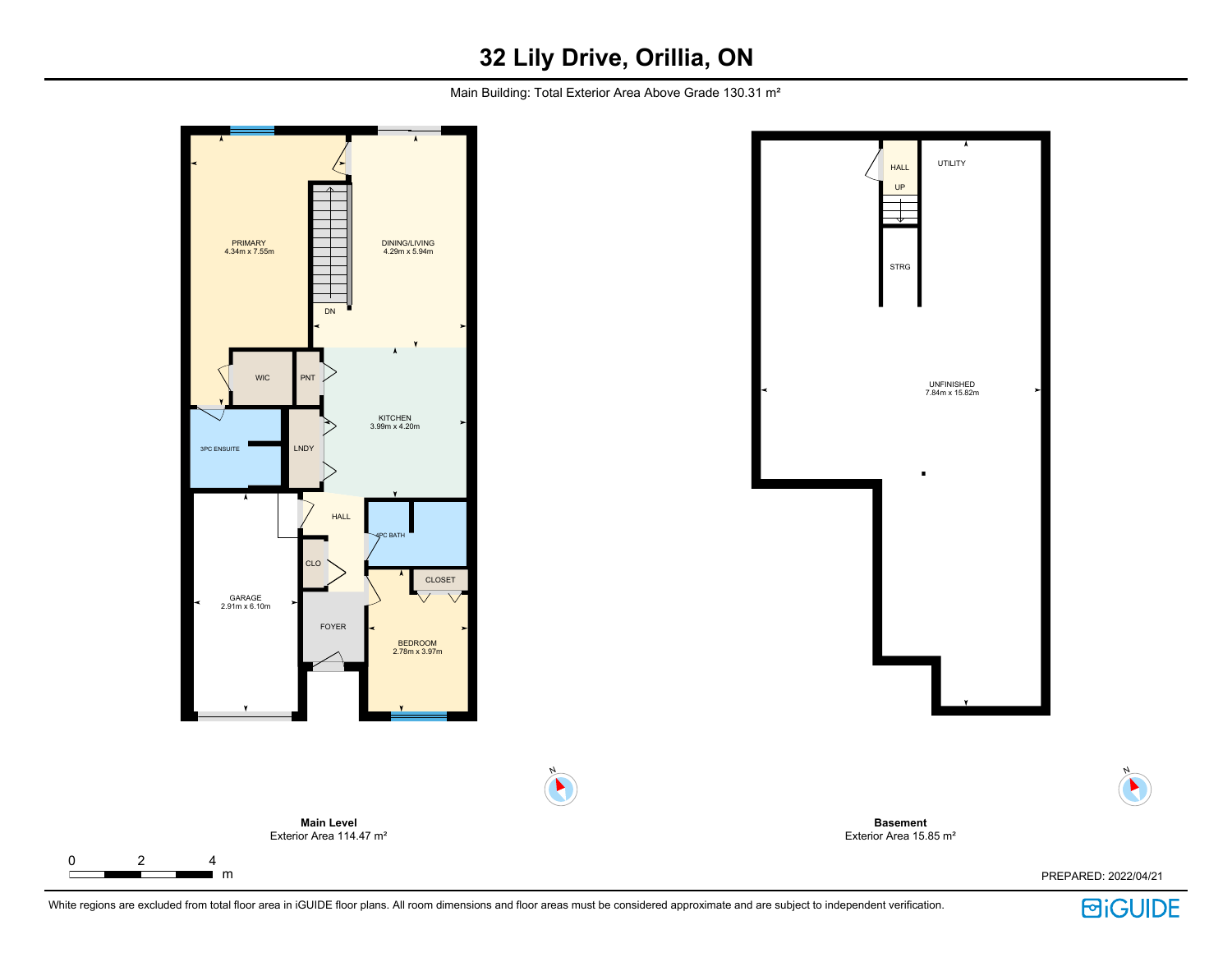## **32 Lily Drive, Orillia, ON**

**Main Level** Exterior Area 114.47 m² Excluded Area 20.66 m²